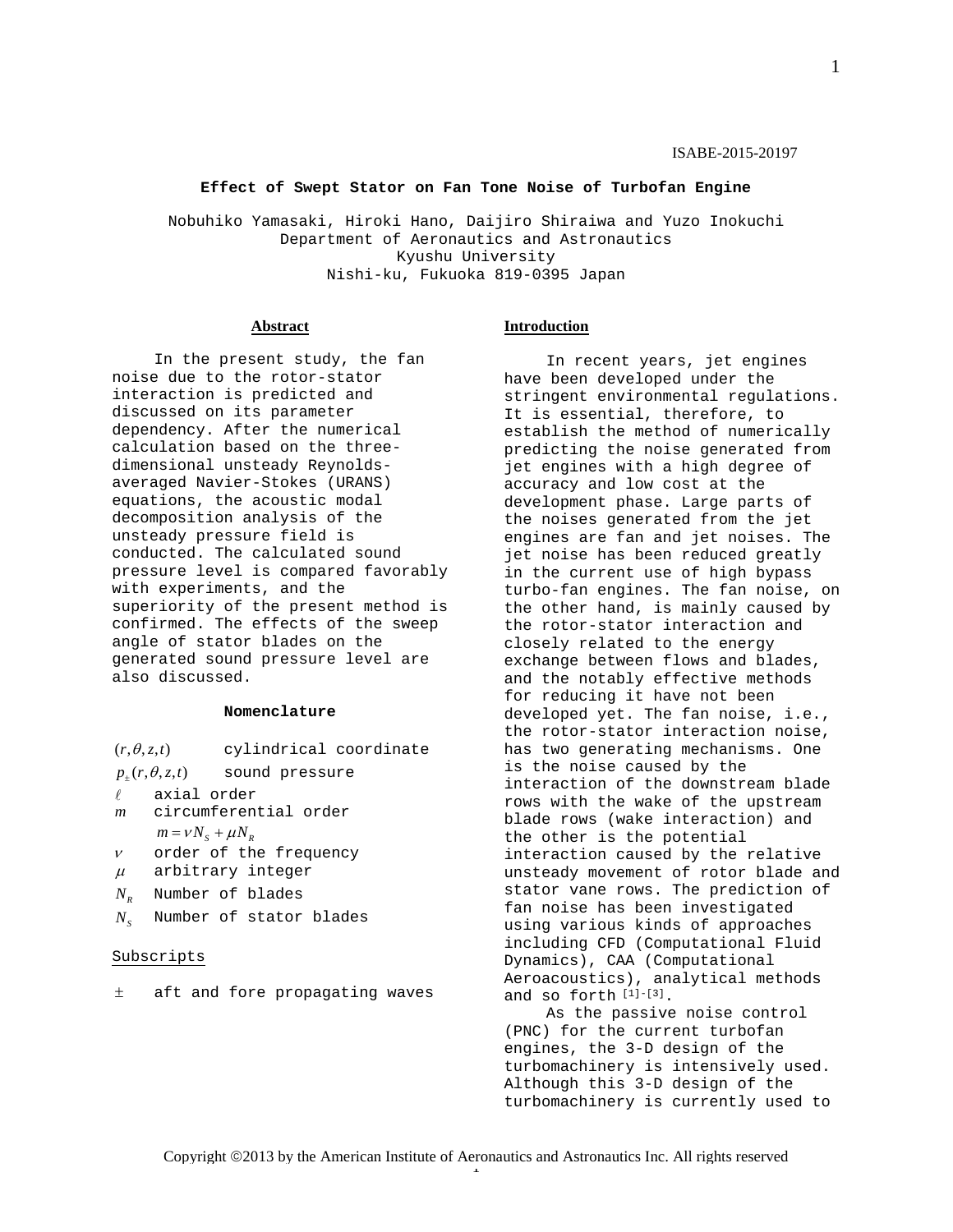actual engines in use, the mechanism of its noise suppression effects is still not fully elucidated and the estimation of the fan noise at its design stage is not routinely executed.

 In Ref [4], the authors studied the effect of the lean (circumferential inclination of blades) and the rotor-stator distance, as one of the 3-D design of the turbomachinery on the fan tone noise. In the present paper, the sweep geometry (axial inclination of blades), as another 3-D design of the turbomachinery blading, is discussed numerically and its noise suppression mechanism is to be elucidated.

### **Fan duct modes and their decomposition**

Fan noise has the tonal spectrum at the BPF (Blade Passing Frequency = Number of Rotation per seconds x Number of Rotor Blades) and its harmonics. The pressure field in the fan duct is composed analytically of the superposition of the radial and circumferential modes with discrete frequency components.

$$
p_{\pm}(r,\theta,z,t) = 2\sum_{\nu=1}^{\infty} \sum_{\mu=-\infty}^{\infty} \sum_{\ell=0}^{\infty} \text{Re}[FP_{\pm}(m,\ell)] \qquad (1)
$$

 $\times R_{m\ell}(r) \exp(i\alpha_{m\ell} z + im\theta + i\nu N_{R} \Omega t)]$ 

$$
\alpha_{m\ell} = \frac{1}{1 - M_a^2} (\nu N_R \Omega M_a
$$
  

$$
\pm \sqrt{(\nu N_R \Omega M_a)^2 - (1 - M_a^2) k_{m\ell}^2}
$$
 (2)

Here  $Re[]$  denotes the real part,  $FP_{+}(m, \ell)$  denotes the pressure amplitude,  $R_{m\ell}(r)$  and  $k_{m\ell}$  denote the eigenvectors and eigenvalues for  $(m, l)$  modes. The duct circumferential mode *m* is denoted by the number of rotor and stator blades,  $N_R$  and

# $N_s$ , respectively, as

 $m = -vN_R + \mu N_S$ 

where  $v$  is the order of BPF and  $\mu$ is an arbitrary number. Note that the rotational speed  $\Omega$  is positive when the rotation is in  $-\theta$ direction. For example, if  $v = 2$ (2BPF (second BPF)), and if  $\mu = -1$ ,

then  $m = 10$  (  $N_R = 20$ ,  $N_S = 30$ ). This sound wave has 10 wave forms in the circumferential direction and rotates spirally in the same sense as the rotor rotation at the speed of four times higher than the rotational speed of the rotor. The radial mode  $\ell$  denotes the number of nodes in the radial direction. Each mode is denoted by the combination of the circumferential and radial orders as  $(n, l)$ . All modes are classified into cut-on modes which propagate in the duct without attenuation and cut-off modes which do not propagate in the duct due to attenuation. Whether the mode is cut-on or cut-off is determined by the sign of the argument of the square root in Eq.(2). If positive it is cut-on and, if not, it is cutoff. In the present method, only the cut-on modes are extracted and the acoustic prediction is executed unless otherwise noted. The inverse Fourier Bessel transformation of Eq. (1) is given by

$$
FP_{\pm}(m,\ell) = \frac{N_{R}\Omega}{4\pi^{2}} \exp(i\alpha_{m\ell}z)
$$
  
\n
$$
\times \int_{h}^{1} dr \int_{0}^{2\pi} d\theta \int_{0}^{2\pi/(N_{R}\Omega)} p_{\pm}(r,\theta,z,t) r R_{m\ell}(r) e^{-im\theta - ivN_{R}\Omega t} dt
$$
\n(3)

Here *h* denotes the hub/casing ratio. The procedure is as follows:

- Extract pressure data for one period at upstream and downstream axial location from the URANS CFD results.

- Decompose it into radial and circumferential modes to determine the modal amplitude by the inverse Fourier and Bessel analysis. - Sound pressure is determined by decomposing into the cut-on modes.

### **Numerical Conditions**

In the CFD analysis, the unsteady Reynolds averaged Navier-Stokes (URANS) equations are used as the fundamental equations, Roe's second-order scheme is used for the convection terms, the Spalart-Allmaras model is used as the turbulence model, and the Crank-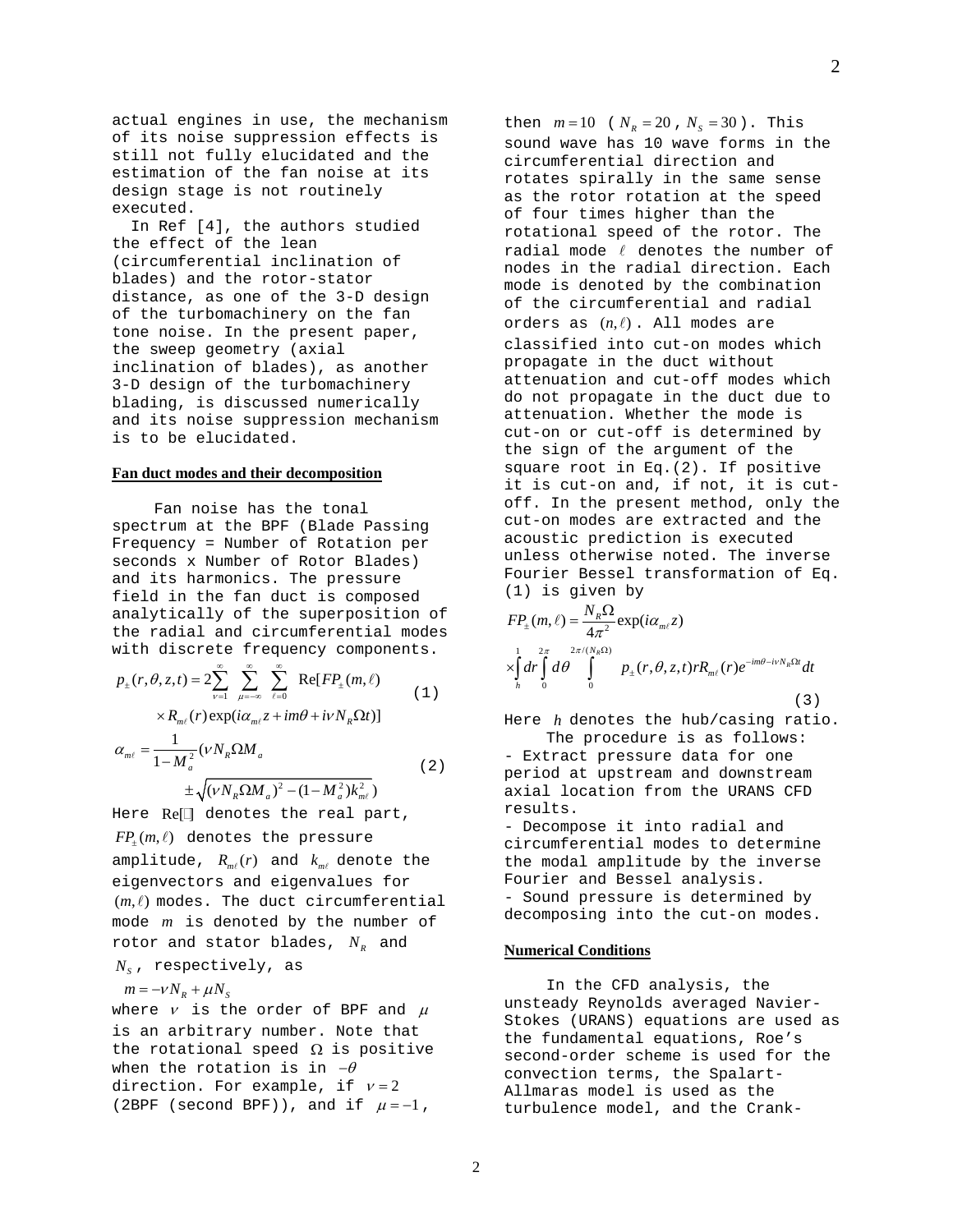Nicholson method is used as the temporal second-order scheme. Figure 1 shows the baseline fan model with no-swept stator. The numerical calculations are executed for baseline geometry model, the fan model with 5-degree swept stator (Figure 2), and the fan model with 10-degree swept stator (Figure 3). The fan model has 20 rotor blade and 30 stator blades, so the 1/10 circumferential annulus with 2 rotor blades and 3 stator blade are

calculated (Figure 4).The total grid points are about 10 million in the flow field. The geometry of the baseline fan model and the experimental results were provided as the joint research program between Kyushu University and IHI Corporation<sup>[7]</sup>.

Nondimensional parameters of the fan and flow condition are shown in Table 1 and Table 2.



Fig. 2 Side View of 5deg. Swept Stator Model



Fig. 3 Side View of 10deg. Swept Stator Model



Fig. 4 Computational grid

Table 1 Nondimensional Parameters of Fan

| Mean axial chord<br>length of rotors  | 0.278 |
|---------------------------------------|-------|
| Mean axial chord<br>length of stators | 0.304 |
| Boss ratio<br>(around stators)        | 0.535 |
| rotational speed<br>65% of operation  | 0.785 |



Fig. 2 Model fan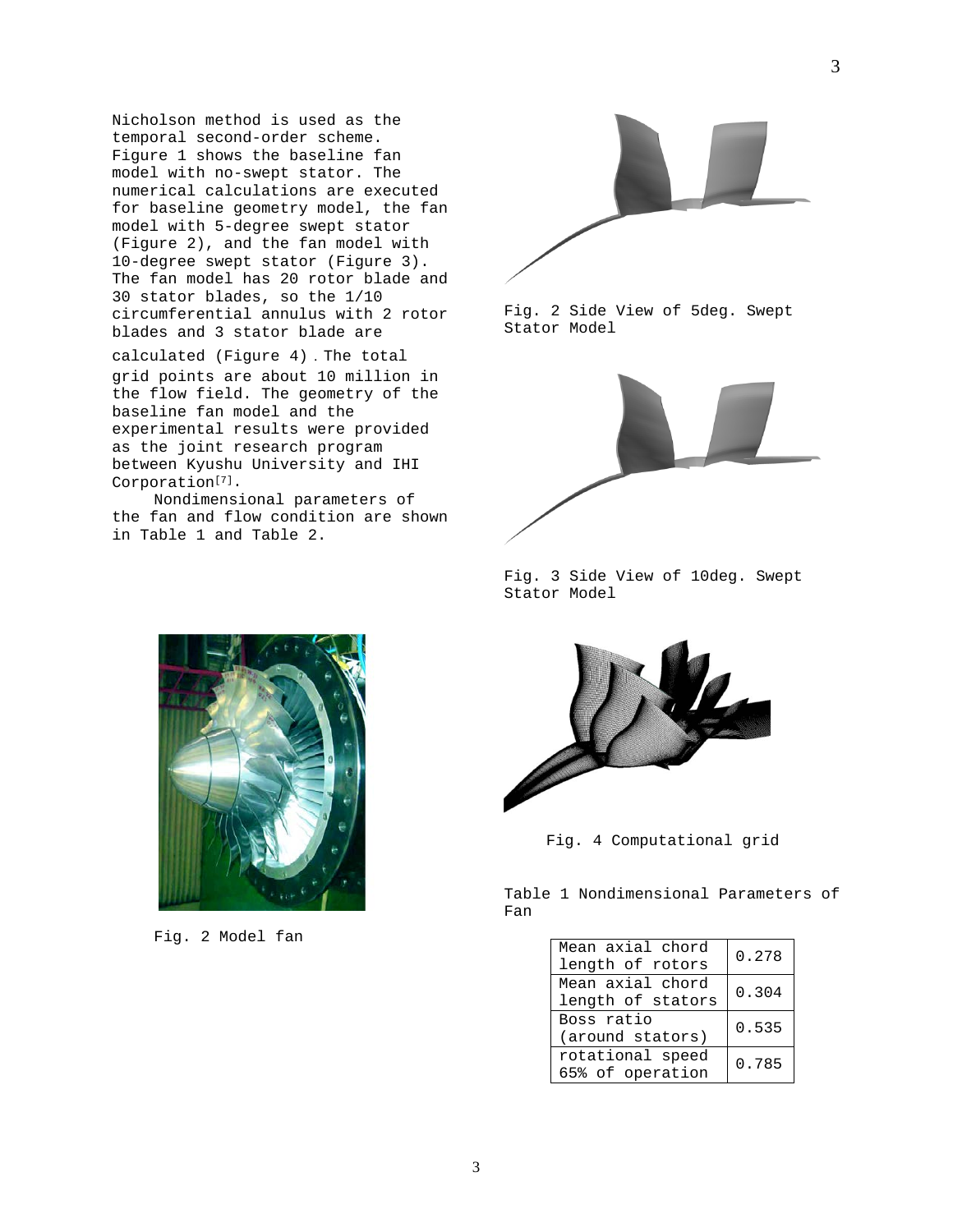Table 2 Flow Condition

|             | Inflow  | Outflow            |
|-------------|---------|--------------------|
| Pressure    |         | 1.082              |
|             | (total) | $(s \text{tatic})$ |
| Temperature |         |                    |
|             | (total) |                    |
| Mach number | 0.26    |                    |

### **Discussion and results**

At first, the results of the acoustic analysis of the baseline case are to be discussed. Figure 5 shows the instantaneous pressure variation distribution obtained by subtracting the instantaneous pressure from the time-averaged pressure over one period. The sound wave generated by the wake interaction propagates upstream through the upstream rotor passage and undergoes the potential interaction to give rise to the different wave form compared to the one propagating in the aft direction. Thus the unsteady pressure data required for the modal decomposition for the forward and aft propagating waves is extracted at the location of upstream of fan inlet and downstream of the stator blades, respectively, as is shown in Fig. 5.

Figure 6 shows the comparison of the present acoustic analysis and the experiments. For the aft propagating waves, the sound pressure level (SPL) is quite well predicted, while for the fore propagating waves, the SPL is predicted with sufficient accuracy within 5 [dB] difference from the experimental value, but the precision is not so good as the aft propagating waves. The tendency of the noise reducing order of the second-order BPF (2BPF), BPF, and the third-order-BPF (3BPF) is well reproduced in the current calculation and the validity is confirmed.



Fig. 5 Extraction position of pressure data





(Forward propagating)

(Aft propagating)

Fig. 6 Comparison of sound pressure level (SPL)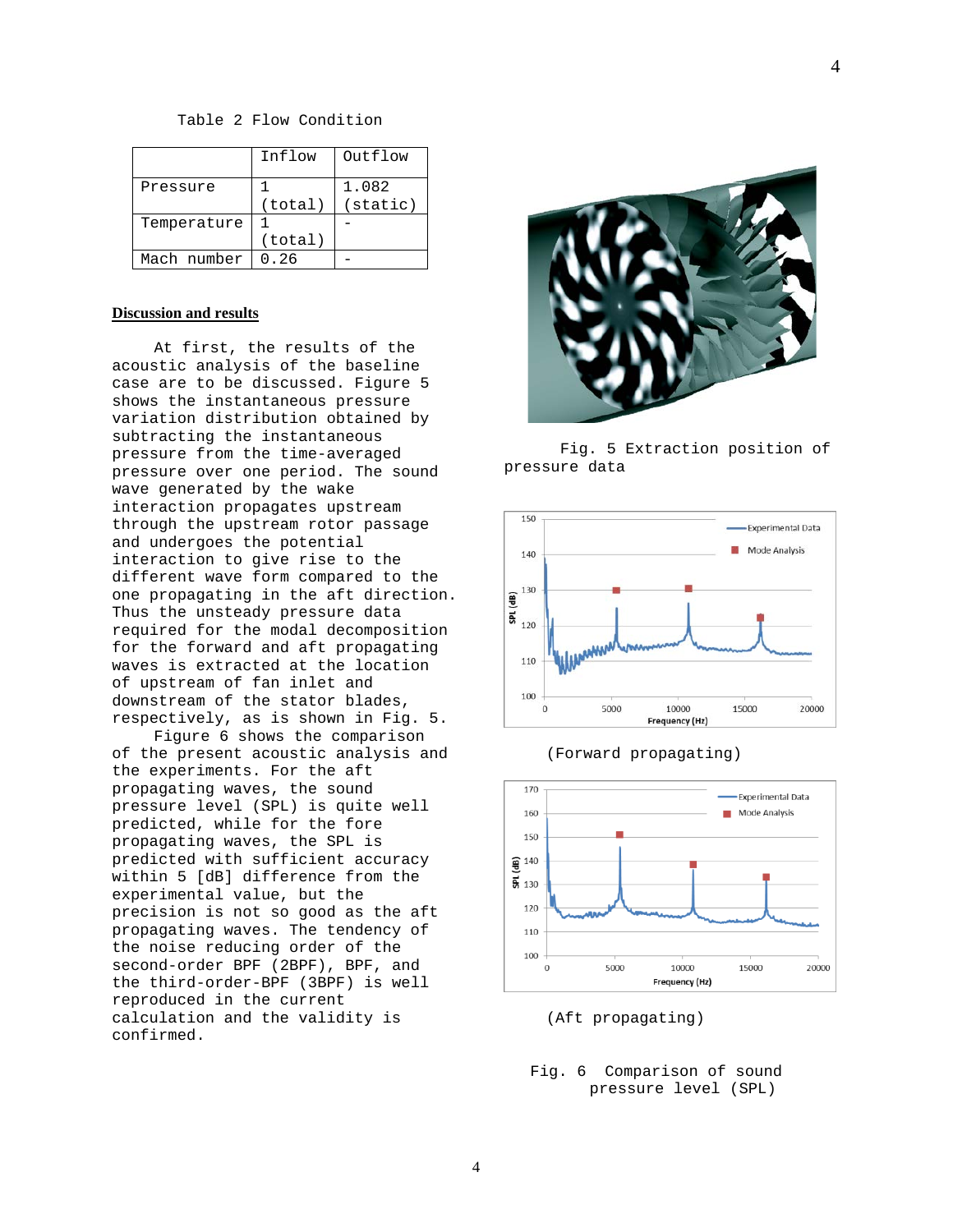





(aft propagating)











(3BPF)



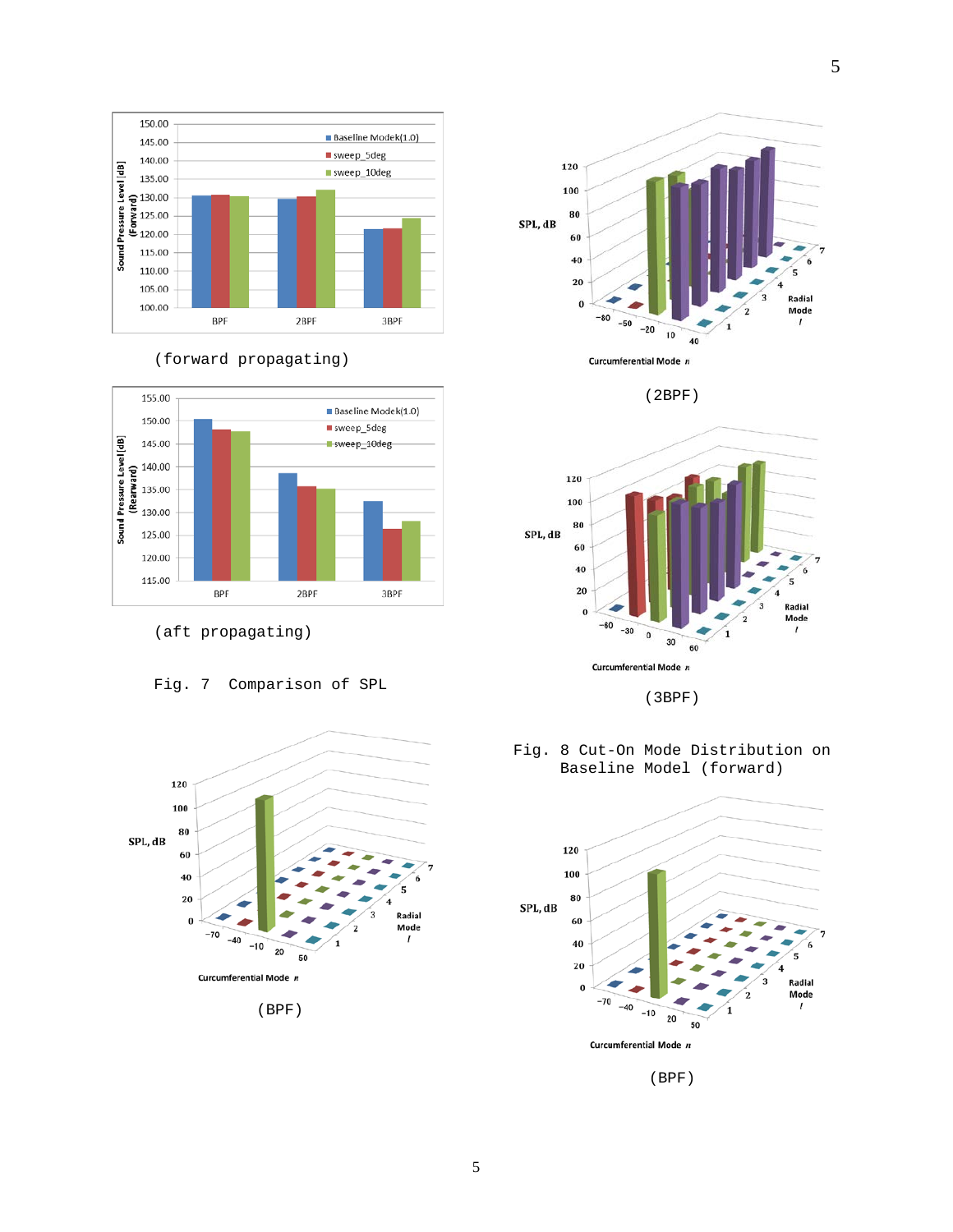





Fig. 9 Cut-On Mode Distribution on 10deg. Swept Stator Model (forward)



(a) Baseline Model



(b) 10deg. Swept Stator Model

Fig.10 Instantaneous Pressure Fluctuation on Mid-Span Plane



(b) 10deg. Swept Stator Model

Fig.11 Comparison of Instantaneous Total Pressure distribution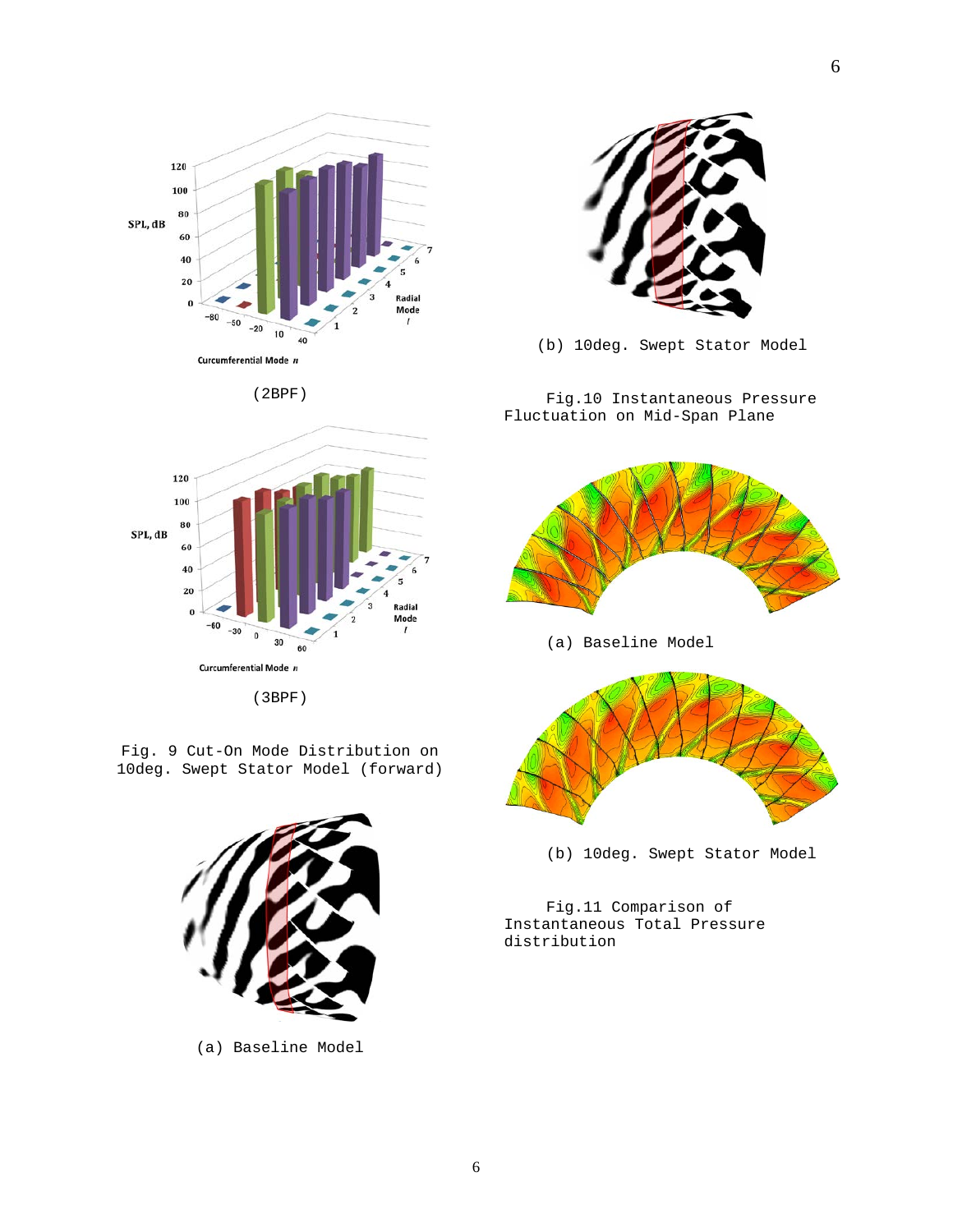model with 10-degree swept stator blades. The results of the modal decomposition reveal quantitatively the relative intensity of each mode. One can see that the SPL on the model with 10-degree swept stator blades is smaller, especially at first radial mode, than that on the baseline model. Figure 10 shows the

instantaneous pressure fluctuations on the mid-span plane for the baseline model and the model with 10-degree swept stator blades. The wave front are propagating spirally in the opposite direction to the stator blades. There is the wave whose form is different from that of the wave propagating from the stator blades to the rotor blades. This wave is generated by the interference between the wave propagating from the stator blades and the rotor blades. One can see the wave through the rotor blades by comparing the wave surfaces forward and aft the rotor blades.

Figure 11 shows the total pressure distribution at the axial location of the leading edge of the stator blades for the baseline model and the model with the 10-degree swept stator blades. In reference to the stator blade installation angle, the rotor blade wakes is more inclined to the hub direction at the larger radius in the model with the 10-degree swept stator than those in the non-swept baseline model. This inclination of the stator blades and the rotor-blade wakes in the direction of less parallel direction alleviated the fluctuating interference.

Figure 12 shows the unsteady pressure difference distribution on the stator blade due to the rotorstator interaction. Since the interaction is smaller for the model with the 10-degree swept stator blades, the large unsteady pressure difference near the casing is reduced by the sweep of the stator blades and it leads to the reduction of the fan tone noise.

(a) Baseline Model



(b) 10deg. Swept Stator Model

Fig.12 Comparison of Surface Contours of the Unsteady Pressure Difference

Figure 7 shows the comparison of the numerical results of the SPL for fore and aft propagating waves. For the fore propagating waves, the swept blades in the axial direction increases the SPL by 2 [dB] in the 2BPF and 3BPF components, and its reason is not clear up to now and still under investigation. For the aft propagating waves, as much as 6 [dB] reduction is observed where the SPL is large, which can be physically explained by the interacting angle between the rotor blade wakes and the stator blades.

Figures 8 and 9 show the mode amplitude for the forward propagation wave at BPF, 2BPF and 3BPF on the baseline model and the

7